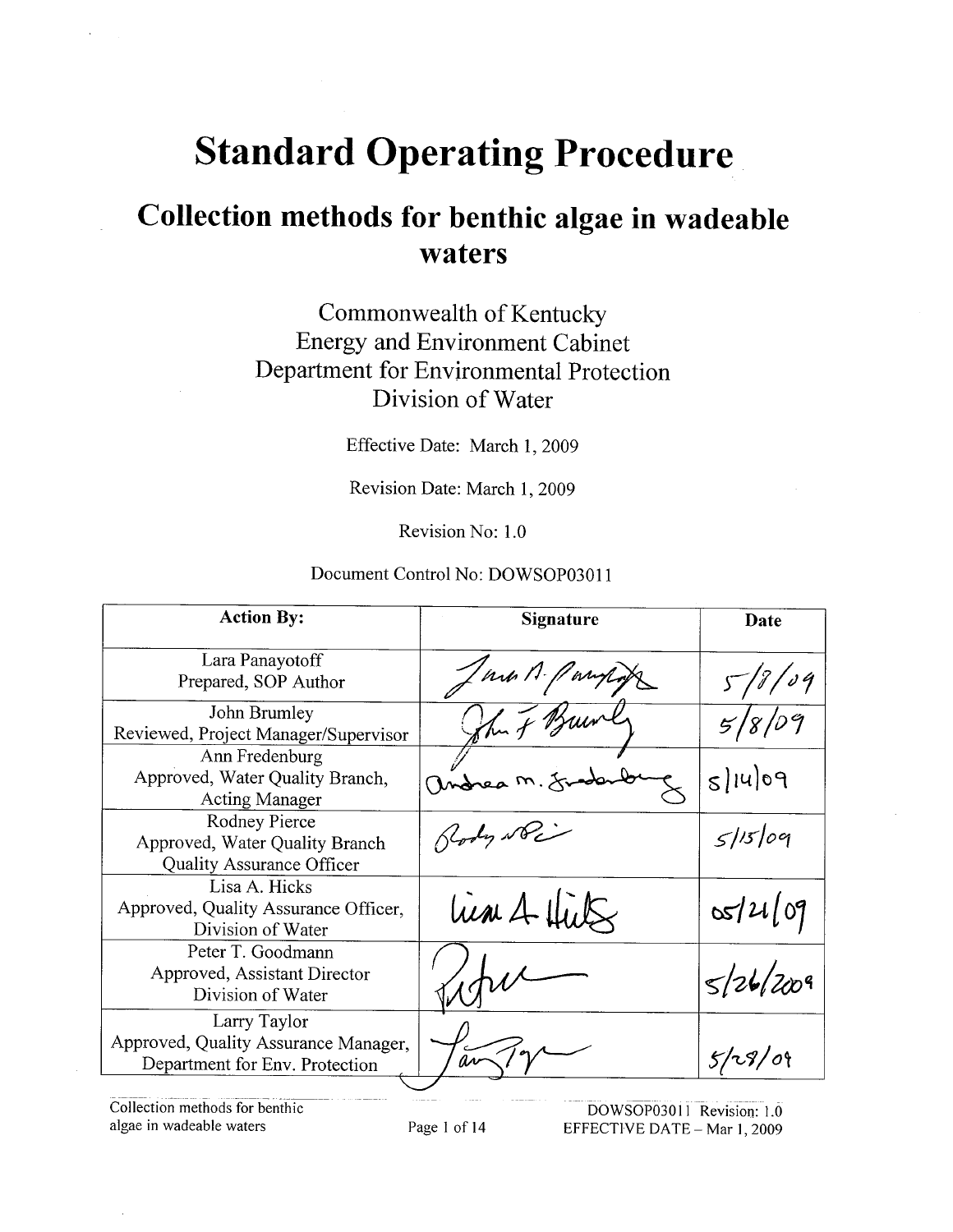## Document Revision History

| Date of Revision | Page(s) Revised | Revision Explanation                                                                                                                                 |
|------------------|-----------------|------------------------------------------------------------------------------------------------------------------------------------------------------|
| 2/13/2009        | All             | Extracted from "Methods for<br>Assessing Biological Integrity of<br>Surface Waters in Kentucky,<br>February 2008, Revision 3" <sup>1</sup> , Section |
|                  |                 | 6: Algae, with reformatting and<br>revisions to procedures                                                                                           |
|                  |                 |                                                                                                                                                      |
|                  |                 |                                                                                                                                                      |
|                  |                 |                                                                                                                                                      |
|                  |                 |                                                                                                                                                      |
|                  |                 |                                                                                                                                                      |
|                  |                 |                                                                                                                                                      |
|                  |                 |                                                                                                                                                      |
|                  |                 |                                                                                                                                                      |
|                  |                 |                                                                                                                                                      |
|                  |                 |                                                                                                                                                      |
|                  |                 |                                                                                                                                                      |
|                  |                 |                                                                                                                                                      |
|                  |                 |                                                                                                                                                      |

**Suggested Citation**: Kentucky Division of Water (KDOW). 2009. Collection methods for benthic algae in wadeable waters, Version 1.0. Kentucky Department for Environmental Protection, Division of Water, Water Quality Branch, Frankfort, Kentucky.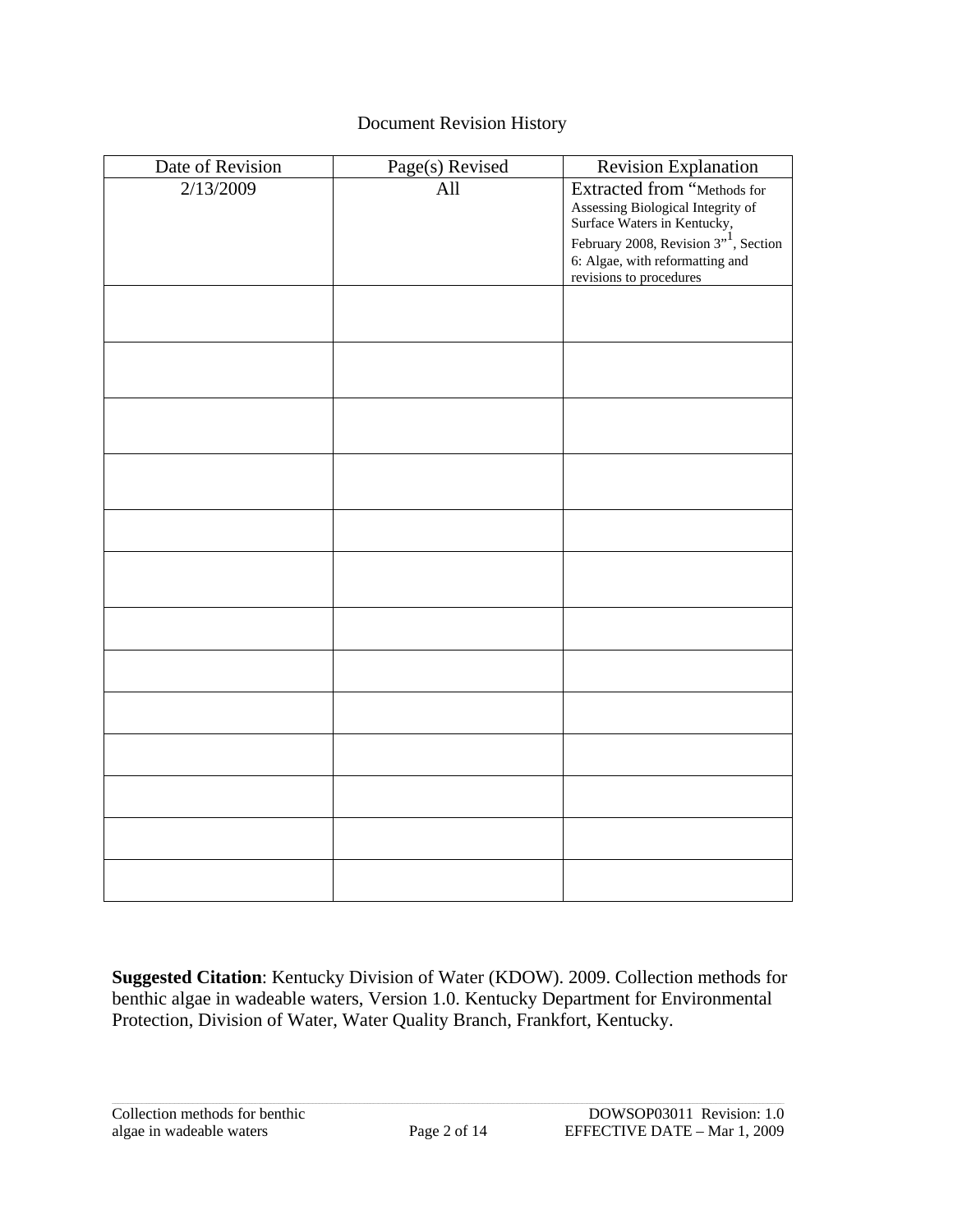## **TABLE OF CONTENTS**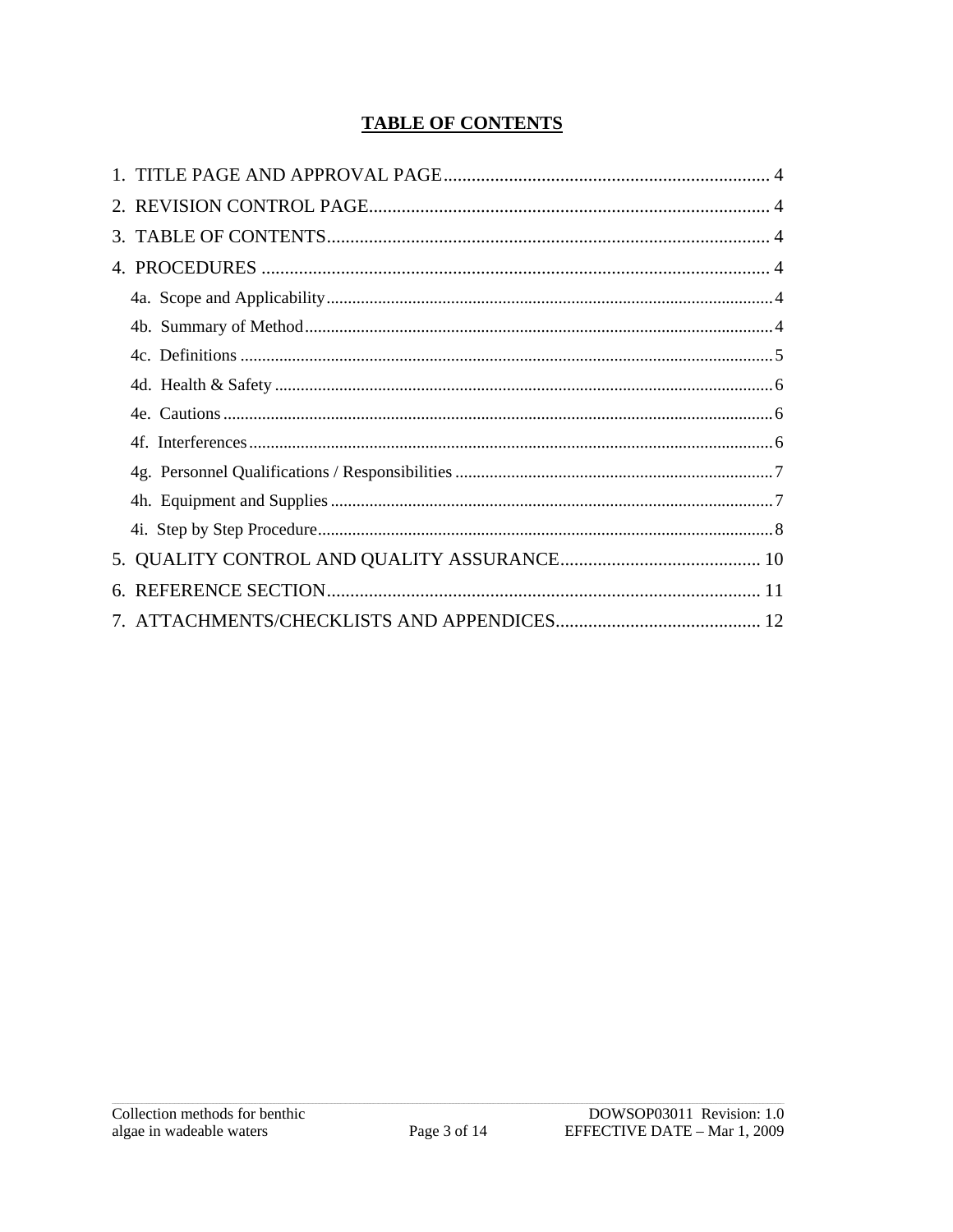## <span id="page-3-0"></span>**1. TITLE PAGE AND APPROVAL PAGE**

see page 1

## **2. REVISION CONTROL PAGE**

see page 2

## **3. TABLE OF CONTENTS**

see page 3

## **4. PROCEDURES**

## **4a. Scope and Applicability**

This SOP describes field methods for collecting benthic algae from wadeable waters (streams and near shore areas of lakes and rivers). The procedures are performed by the Monitoring Section of the Water Quality Branch (WQB), for bioassessment programs and special studies. The sampling methods are intended to be applicable for a wide range of waterbody types to allow broad applicability. The specific method chosen will vary depending on project objectives (see section 4b).

This SOP contains the methods in routine use by WQB, and have been extracted and edited from the large methods manual "Methods for Assessing Biological Integrity of Surface Waters in Kentucky", Chapter  $6<sup>1</sup>$ , which contains numerous other methods and procedures not in routine use (e.g. artificial substrates and samples for biomass).

Samples collected using this SOP are typically processed following the SOP "Preparing and processing algae samples for taxonomic analysis of diatoms"2 and analyzed following the SOP "Diatom sample taxonomic identifications"<sup>3</sup>. The benthic algae sampling methods described here are sometimes complemented by a visual assessment using the SOP "Qualitative field characterization of benthic algae in streams"4 .

This SOP covers sample collection and sample handing up to the point of delivery to the DOW Biological Laboratory for storage until they can be processed. Selection of sampling reaches varies by project and is described in project plans, or following the guidelines in the SOP "Sampling reach determination"<sup>5</sup>. Samples are logged into the WQB sample tracking system following the SOP "EDAS data entry and biological data management"<sup>5</sup>.

The sources for the collection methods in this SOP are the historical methods used by  $WQB$ <sup>1</sup>, as well as general methods recommended in the manual "Rapid bioassessment protocols for use in streams and wadeable rivers, Chapter  $6"$ .

## **4b. Summary of Method**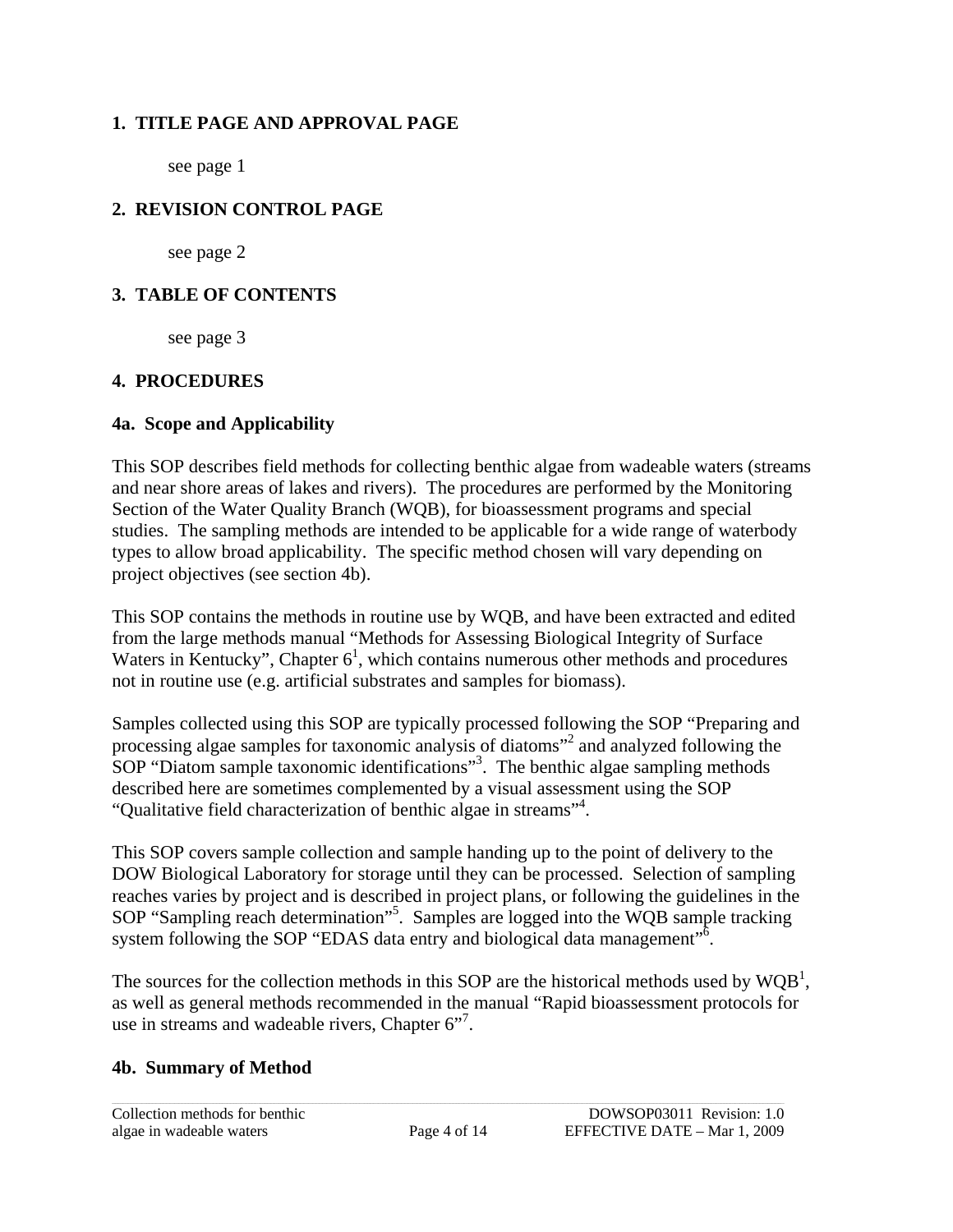<span id="page-4-0"></span>Multiple sampling methods may be used, depending on project objectives. A summary or each sample type follows, with guidelines for applicability. The benthic algae field form, Appendix A, can be used to record information regarding the sample, or the sample type can be recorded on the general site visit form of other biological assemblage samples are collected at the same visit.

#### Qualitative Multihabitat Composite (QualMHC)

This sample method involves collecting small aliquots of attached algae from all major microhabitats in a sampling reach, and adding them to the same container to produce one composite sample. This is the sampling method most used for biological assessments of aquatic life use. The method has the advantage of maximizing the diversity of forms collected, and is flexible enough for applying to wide range of waterbody types. The QualMHC method corresponds to the method historically used by WQB and referred to as the "natural substrates" sample type in previous SOPs and manuals<sup>1</sup>. The method has been given a new name to distinguish it from other natural substrate sampling methods described in this SOP. The QualMHC method can be standardized somewhat by allocating aliquots to a pre-defined set of microhabitats (QualMHC-S).

#### Qualitative Targeted Habitat (QualTH)

This sample method involves collecting small aliquots of attached algae from only one microhabitat type throughout the sampling reach (e.g. riffle rocks, pool sediments, submerged vegetation). This method has the advantage of minimizing some of the variation in samples due to site-to-site differences in habitat, potentially increasing the ability to observe differences due strictly to water quality. One disadvantage if selecting just one habitat type is that the habitats not sampled may be the ones most sensitive to water quality differences.

### Quantitative Targeted Habitat (QuantTH)

This sample method involves collecting small aliquots of attached algae from only one microhabitat, as with QualTH, but the aliquots are sampled from a known area of substrate and the number of aliquots, their areas, and the total sample volume is recorded. Results of the taxonomic analysis and enumeration<sup>3</sup> can be extrapolated to derive an estimate of cells or units per unit area. This method has the advantages and disadvantages of the QualTH, but with the added advantage of producing a measure of areal cell density. Samples collected by this method also could be split for chlorophyll-a or ash free dry mass analyses, following special handling procedures not in this  $SOP<sup>1</sup>$ .

#### **4c. Definitions and Acronyms**

WQB Water Quality Branch Acronyms: DEP Department for Environmental Protection DOW Division of Water MSDS Material Safety Data Sheets PPE personal protective equipment SOP Standard Operating Procedure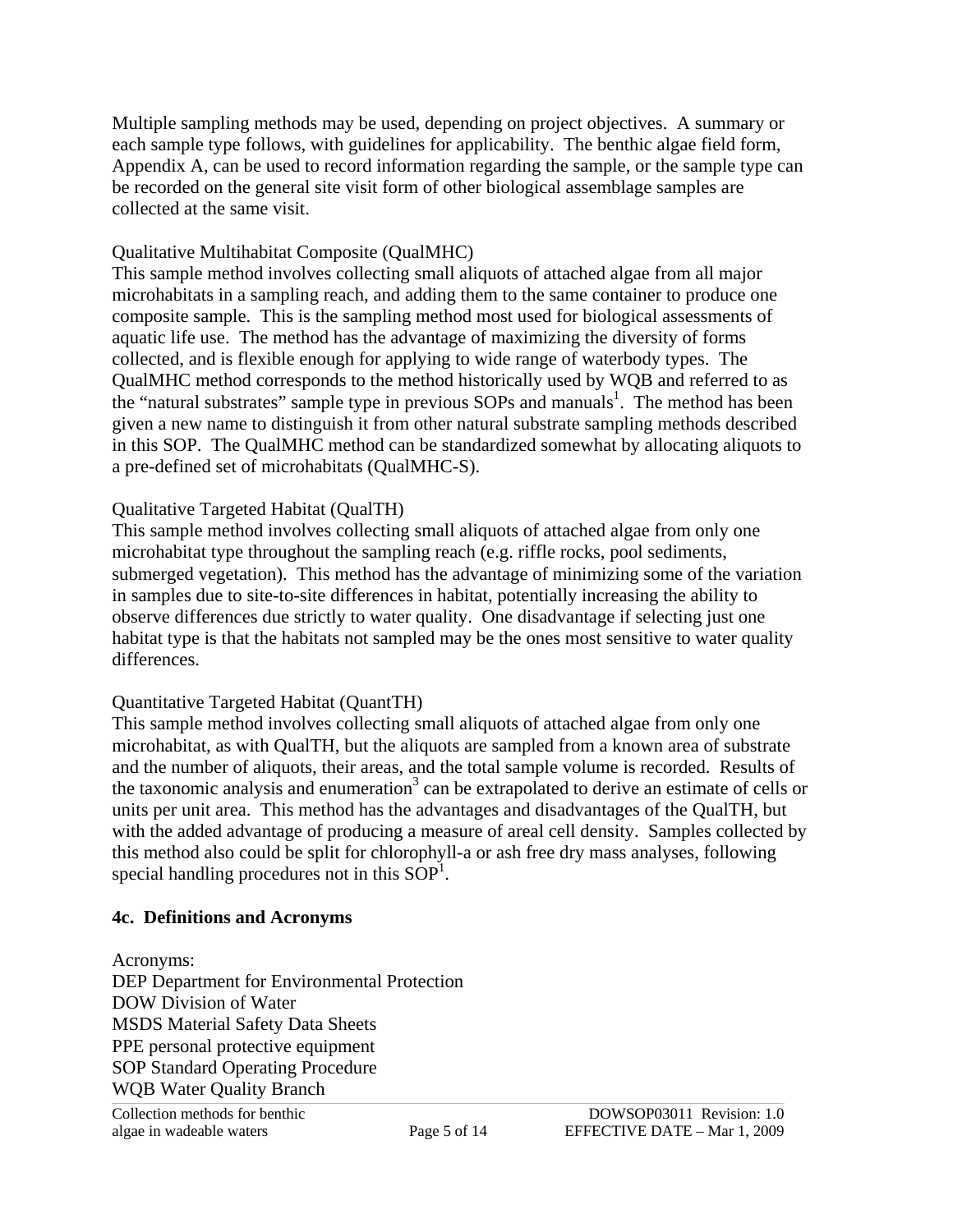## <span id="page-5-0"></span>**4d. Health & Safety**

Preservatives for algae samples contain hazardous chemicals. Wading in streams, rivers, and lakes involves physical hazards and hazards associated with unknown pollutants. Do not perform these procedures without fully understanding hazards and appropriate personal protective equipment (PPE). Inattention to safety procedures could result in damage to skin and eyes, bodily injury, and contact with unknown substances and human pathogens.

Material Safety Data Sheets (MSDS) for all chemicals involved in these procedures are kept in the DOW biological laboratory for reference, and relevant MSDS sheets are kept in field vehicles.

All accidents must be reported to the Monitoring Section Supervisor. For life threatening emergencies, call 911 from the cell phone in the field. Disposal of wastes generated from these procedures must follow DEP's chemical hygiene plan or instructions from the Monitoring Section Supervisor.

Field safety guidelines for DOW personnel are detailed in "Methods for Assessing Biological Integrity of Surface Waters in Kentucky"<sup>1</sup>, Section 12: Heath and Safety, and in the draft WQB Health and Safety Manual for Field Operations<sup>8</sup>. This manual describes common hazards associated with field sampling in surface waters and personal protective equipment (PPE) appropriate for each hazard. PPE for this tasks described here may include waders, insect repellent, sun block, gloves, and chemical splash goggles (see below). Any hazards encountered during field activities that are not addressed by this SOP or the Field Safety Manual must be reported to the supervisor who will recommend and furnish appropriate PPE, where possible, or recommend that the activity not be performed.

### Specific Hazards

Formalin: Samples that must be preserved in the field (as per project specifications) may require handling of formalin. Gloves and chemical splash goggles are required when mixing formalin solutions, when preserving samples, or when handling preserved samples. All use of formalin in the field must be done outdoors in a fully ventilated area.

### **4e. Cautions**

Take special care to label sample jars with all necessary site and sample information.

With quantitative samples, take care to ensure accurate measurements of aliquot areas and volumes, and to carefully record all amounts.

### **4f. Interferences**

Sample degradation: Improper preservation of samples may lead to decomposition of the algal cells and/or continued growth in the sample container. Keep samples on ice during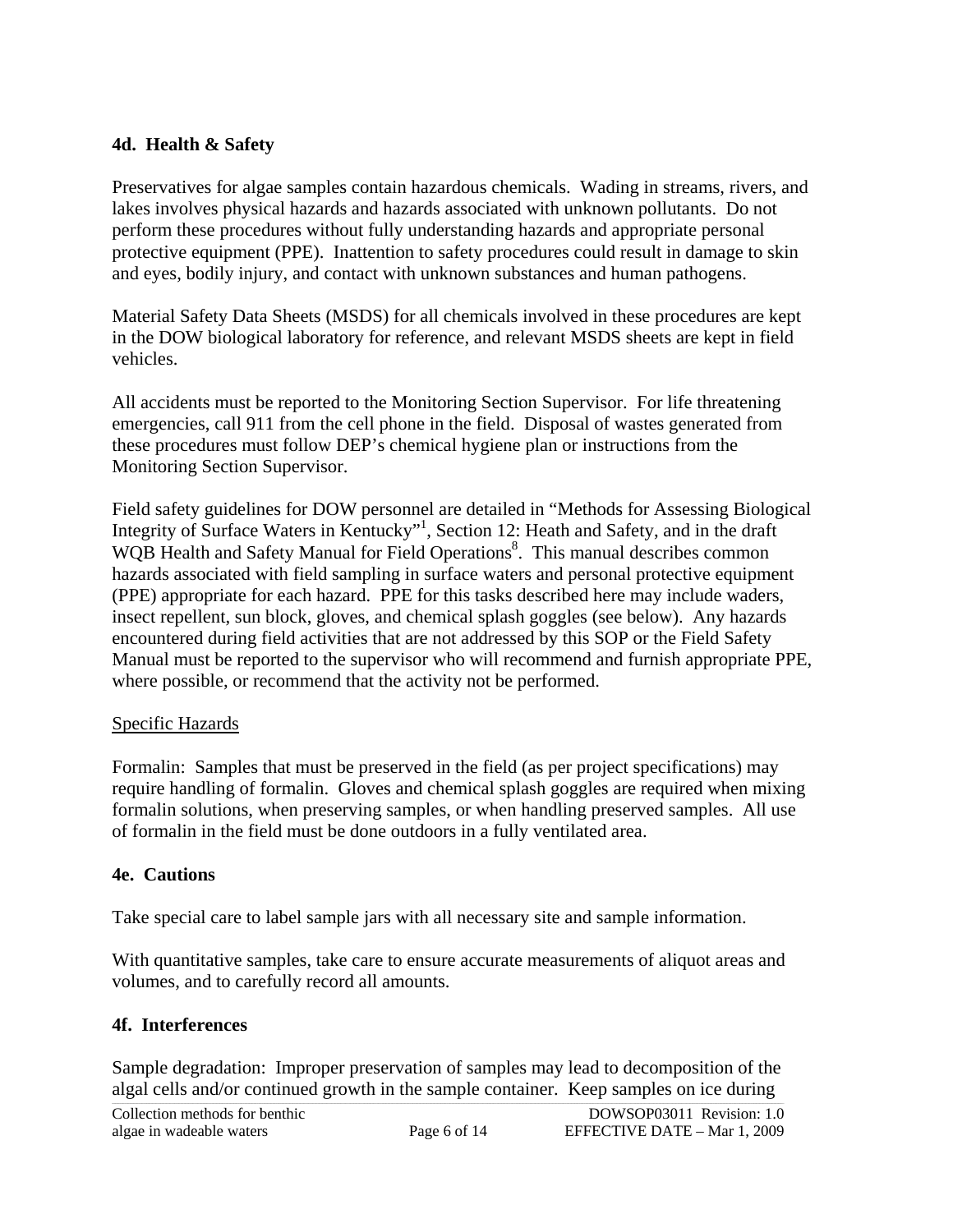<span id="page-6-0"></span>transport. Preserve in the field if samples will not be delivered to the laboratory within 2 days of collection. Samples that have large clumps of macroalgae or aquatic plants are difficult to preserve effectively. Minimize these materials in samples wherever possible, unless those materials are a target of the sample.

Contamination and cross-contamination: Because algal cells are microscopic, the potential for contamination from dirty equipment and containers is great. Containers must be stored with lids on, in cabinets, or wrapped, to minimize settling of airborne particles. Sampling tools must be thoroughly cleaned before using for the next sample. Keep sample container lids tight.

Insufficient sample amounts: Sufficient material is necessary to process all needed subsamples and to effectively represent the reach. If algal coverage of substrates is very sparse, consider taking more aliquots than planned. There should be visible color to the sample water. While taking aliquots, do not incorporate more water than is necessary.

Excessive sediment in samples: Samples with large amounts of fine sediment make taxonomic identifications difficult. Avoid including excessive amounts of sediments in the sample container. When sampling sediment-associated algae, take care to suction or lift off only the top portion of the sediment surface that contains most of the living algal cells.

## **4g. Personnel Qualifications / Responsibilities**

Procedures should be performed by an Environmental Biologist in the WQB, or personnel with a similar level of general aquatic biology background and experience. DOW personnel performing these procedures will be trained in this SOP by a WQB algae specialist under field conditions.

DOW personnel performing this method will be trained in field safety in accordance with the DOW Health and Safety Manual for Field Operations<sup>8</sup>.

Personnel performing these procedures are responsible for fully understanding safety and quality assurance procedures.

## **4h. Equipment and Supplies**

cooler with ice Collection methods for benthic DOWSOP03011 Revision: 1.0 algae in wadeable waters Page 7 of 14 EFFECTIVE DATE – Mar 1, 2009 WQB biological assessment site characterization and habitat assessment form ("site visit form")<sup>8</sup>, OR benthic algae field sheet (Appendix A) plastic sample container with tight fitting lid (e.g. 125 mL jar) permanent marker compositing jar (if necessary) metal scraper disposable transfer pipettes area delimiter (QuantTH, see Table 1) graduated cylinder (QuantTH)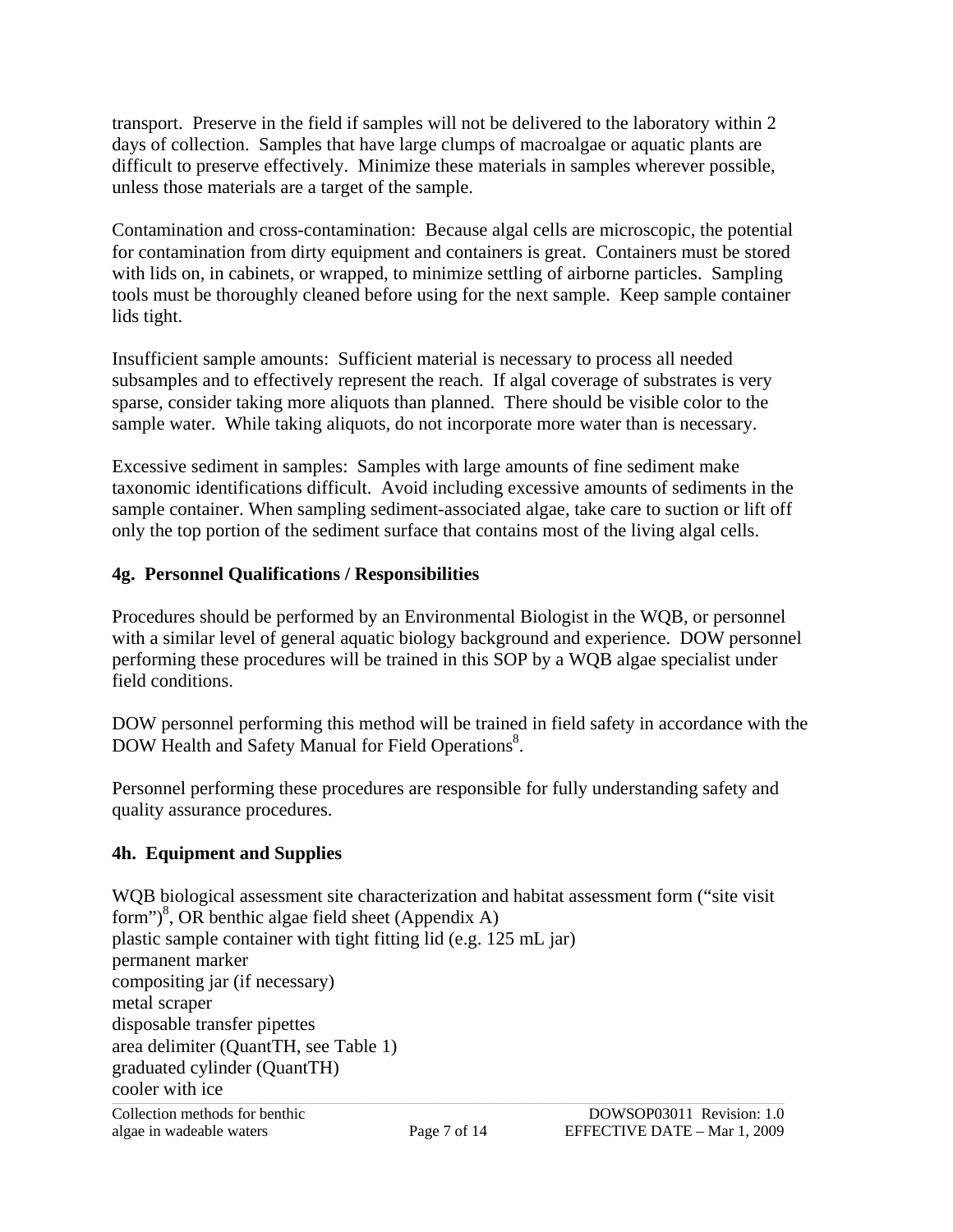<span id="page-7-0"></span>formalin (if required) gloves and chemical splash goggles (if using formalin)

## **4i. Step by Step Procedure**

## *4i1. Before beginning*

- 1) Check project study plan for the prescribed sample types to be collected, and verify time period and sampling conditions. Sampling should not be conducted following significant rainfall or flooding unless specifically prescribed by project objectives. For routine biological assessments, allow at least 2 weeks for recolonization after a period of high flow.
- 2) The benthic algae field form, Appendix A, can be used to record information regarding the sample, or the sample type can be recorded on the general site visit form if other biological assemblage samples are collected at the same visit.
- 3) Label sample container with permanent marker, or affix a pre-printed label with the following minimum information: station number, waterbody name, location, sample number, date, name of collector, sample type.
- 4) Rinse sampling tools in site water.

## *4i2. Sampling process*

## *QualMHC*

- 1) Scan sampling reach for microhabitat types present, see Table 1. Consider different flow velocities and shading when scanning for microhabitats and treat as separate (e.g., if the reach has abundant rocks in fast sunny riffles and in slower shady runs, consider these to be two distinct microhabitats)
- 2) Take aliquots from all major microhabitats roughly in the proportion they occur in the reach, using the tools and techniques listed in Table 1.
- 3) Transfer aliquots directly into the sample container, or into an interim compositing jar or bucket, if necessary.
- 4) If an interim compositing jar is used, mix sample well before filling sample container. For this type of sample, it is not necessary to include the entire amount, as long as a sufficient sample amount is retained (see Interferences, 4f).

Table 1. Microhabitats to be included (if present) in Qualitative Multihabitat Composite samples, guidelines for sampling and quantifying area.

| Microhabitat | <b>Description and sampling techniques</b>                                     |
|--------------|--------------------------------------------------------------------------------|
| Epipelic     | Silt and fine sediment habitats usually in depositional areas. Algae may form  |
|              | a thin mat that loosely adheres to the surface. Suction material from the      |
|              | sediment surface using a disposable transfer pipette, or gently lift the algal |
|              | mat from the surface of the sediment using a spatula or spoon. For             |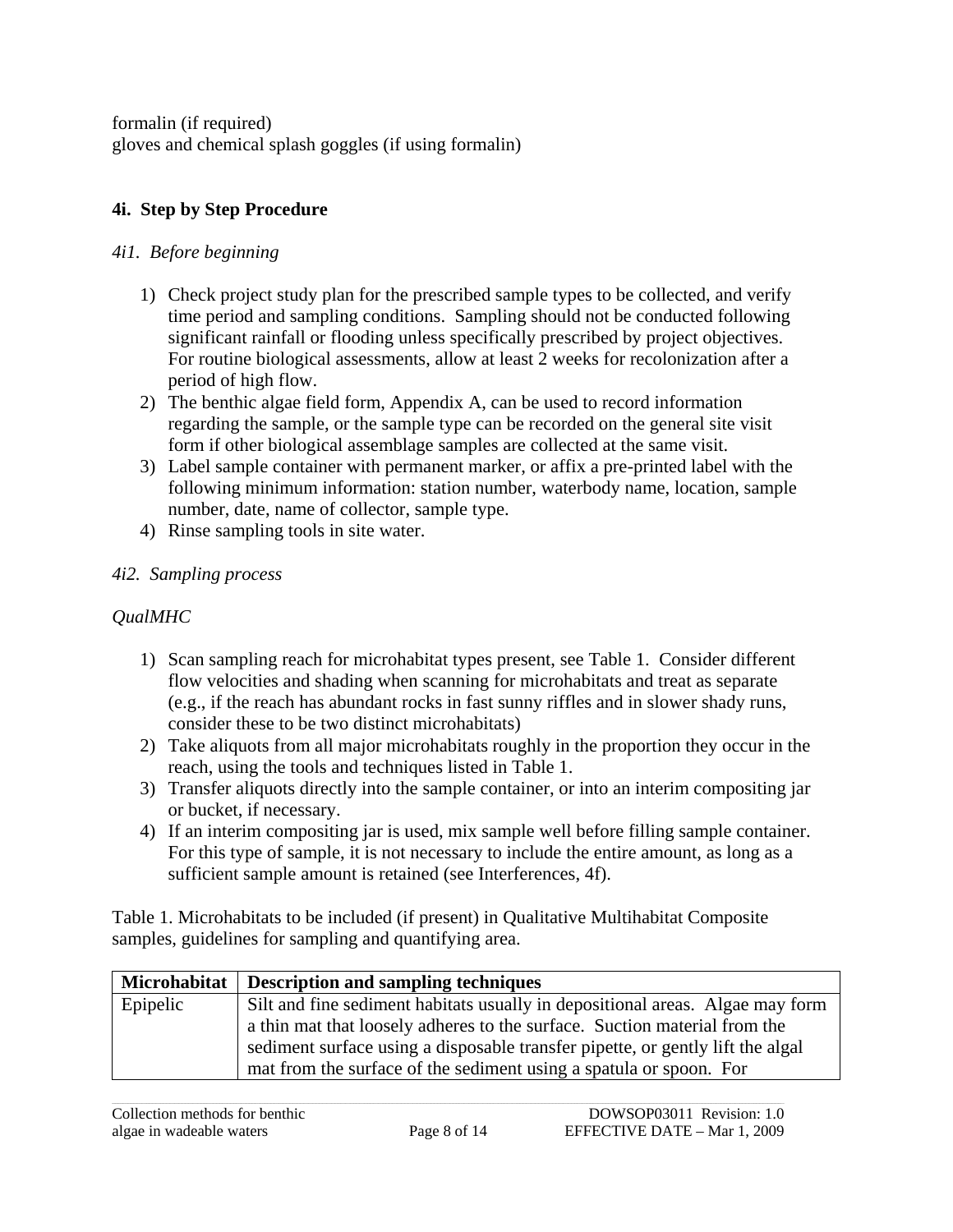| Microhabitat | <b>Description and sampling techniques</b>                                    |  |  |  |  |
|--------------|-------------------------------------------------------------------------------|--|--|--|--|
|              | quantitative samples, area can be defined using an inverted petri dish.       |  |  |  |  |
| Epipsammic   | Sand habitats. Collection same as epipelic above.                             |  |  |  |  |
| Epilithic    | Rock or other hard surface habitats including manmade structures or rubble,   |  |  |  |  |
|              | if abundant. Scrape with a sharp tool. For quantitative samples, area can be  |  |  |  |  |
|              | defined using a shallow ring of PVC pipe or a shape cut out of a piece of     |  |  |  |  |
|              | rubber.                                                                       |  |  |  |  |
| Epidendric   | Woody material (e.g., submerged logs, tree roots). Collection same as         |  |  |  |  |
|              | epilithic.                                                                    |  |  |  |  |
| Epiphytic    | Plant habitats (e.g. aquatic mosses, macrophytes, macroalgae). Scrape, rub,   |  |  |  |  |
|              | sqeeze, or collect the entire substrate. Quantifying area will vary depending |  |  |  |  |
|              | on morphology (e.g., leaf surface area, moss or macroalgae cover.)            |  |  |  |  |
| Epizooic     | Animal habitats including turtle shells, snail shells and other               |  |  |  |  |
|              | macroinvertebrates. Scrape, collect the entire substrate.                     |  |  |  |  |

## *QualMHC-S*

The following guidelines for allocating aliquots can be used for a more standardized collection than the more general QualMHC method, if prescribed by the project objectives. If an interim compositing jar is used, be sure that the final volume will fit into the sample container.

## High-Gradient Streams

- 5 riffle rocks in a transect
- 2 leaf packs (squeeze)
- 2 aquatic plants or roots
- 2 pool rocks
- 2-3 pieces of wood
- Sediment depositional area
- Sand depositional area
- Any additional microhabitat

### Low-Gradient Streams

- 5 leaf packs
- 5 pieces of wood
- 5 aquatic plants or roots
- 2 sediment depositional areas
- 2 sand depositional areas
- Rocks when available
- Any additional microhabitat

## *QualTH*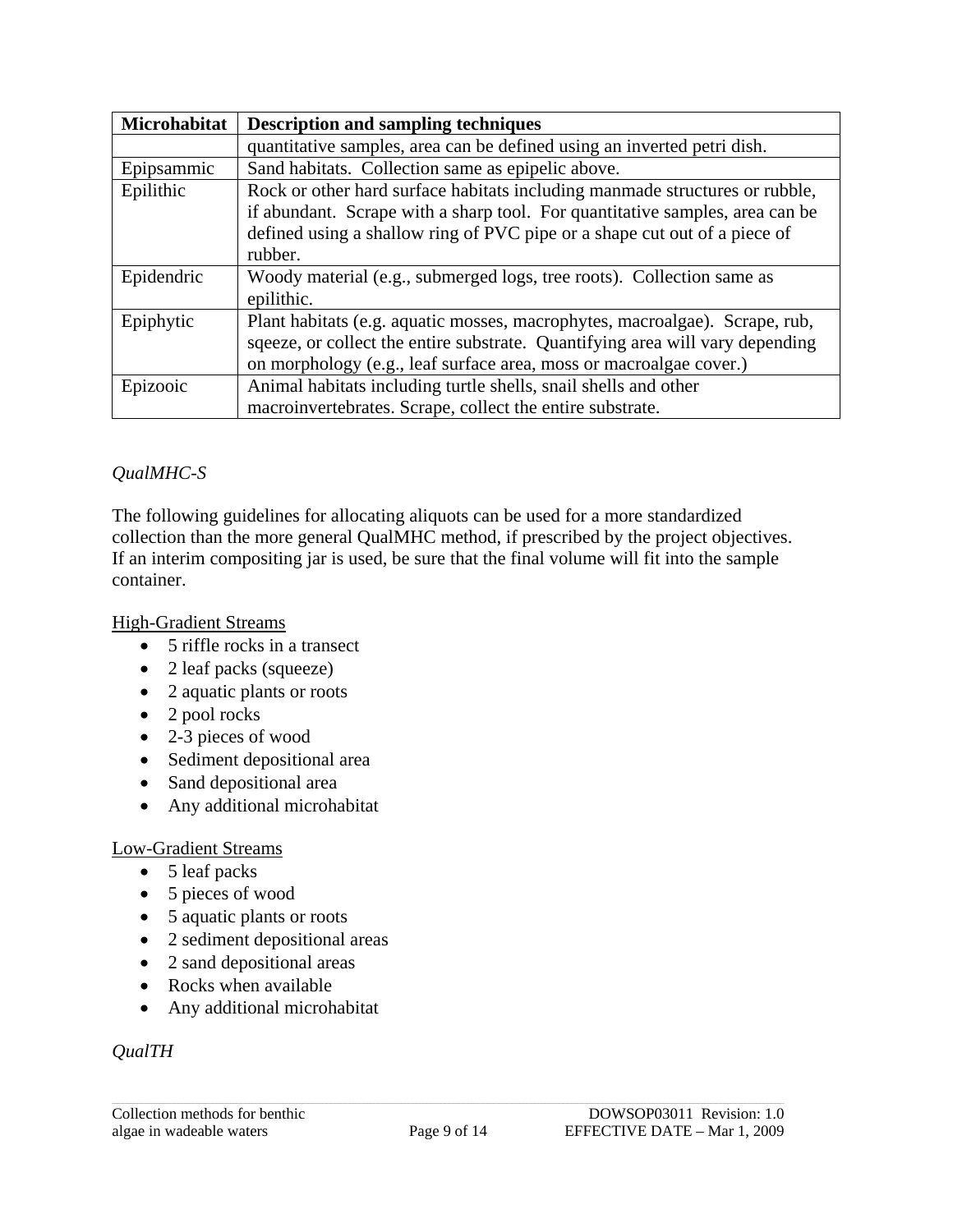- <span id="page-9-0"></span>1) Select the microhabitat to be sampled, according to project plan (e.g. riffle rocks, pool sediments, submerged vegetation)
- 2) Scan sampling reach for targeted microhabitat
- 3) Take 10 aliquots (or a different number, depending on project plan) from separate substrate units (e.g. rocks, pieces of wood, areas of sediment deposition) dispersed throughout the sampling reach using the tools and techniques in Table 1. Transfer aliquots directly into the sample container, or into an interim compositing jar or bucket. If an interim compositing jar is used, mix sample well before filling sample container. For this type of sample, it is not necessary to include the entire amount, as long as a sufficient sample amount is retained (see Interferences, 4f).

## *QuantTH*

- 1) Select the habitat to be sampled, according to project plan (e.g. riffle rocks, pool sediments, submerged vegetation)
- 2) Scan sampling reach for targeted habitat
- 3) Take 10 aliquots (or a different number, depending on project plan) from separate substrate units (e.g. rocks, pieces of wood, areas of sediment deposition) dispersed throughout the sampling reach using the tools and techniques in Table 1 and an appropriate area delimiter. Transfer aliquots directly into the sample container, or into an interim compositing jar or bucket. Important: if an interim compositing jar is used, be sure that the entire final volume will fit into the sample container. Alternative: bring each aliquot to the same pre-defined volume in the compositing jar, mix, and transfer a pre-defined portion to the sample container.
- 4) Record the area of the delimiter and the number of aliquots on the sample label. If the alternative method in step 3 is used, then also record the proportion of each aliquot included in the sample.
- 5) Measure total sample volume using a graduated cylinder or other pre-marked measurer; record on sample label

#### . *4i3. Sample handling and records*

- 1) Record the algae sample type (plus total area and total sample volume for QuantTH samples), and any notes on the site visit form or benthic algae field form.
- 2) Verify that sample labels match form entries; record problems or deviations on site visit form<sup>9</sup>
- 3) Place samples on ice in a cooler. If samples cannot be delivered to the laboratory in less than 2 days, then preserve with 3-4% buffered formalin by adding 3-4 mL of formalin per of 100ml sample. Use gloves and chemical splash goggles when handling formalin. Record on sample label and site visit form that the sample has been preserved.
- 4) Upon delivery of samples to the laboratory, complete the algae sample portion of the site visit log in the WQB sample tracking system<sup>5</sup>.

## **5. QUALITY CONTROL AND QUALITY ASSURANCE**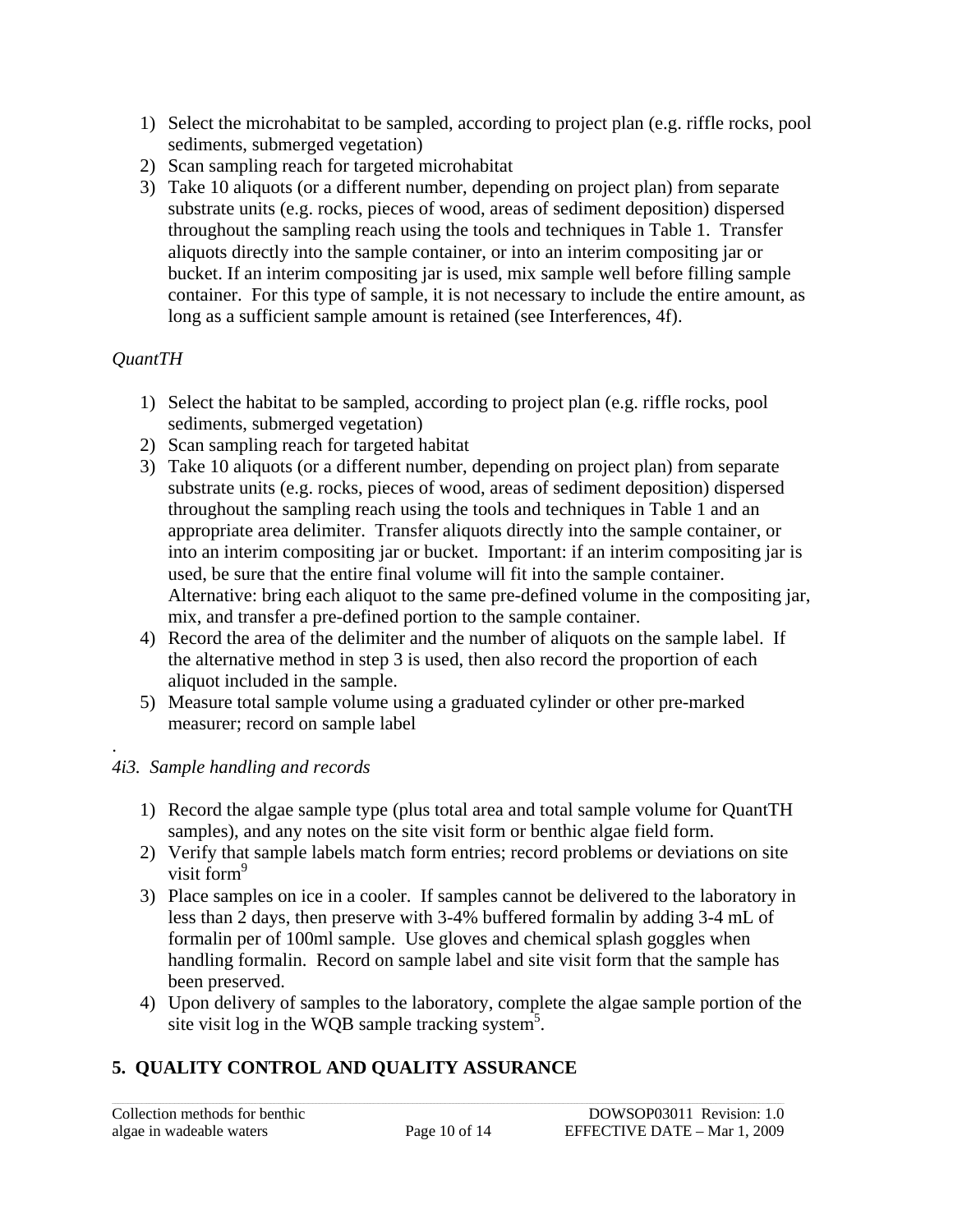<span id="page-10-0"></span>QC samples may be prescribed by project plans to document and measure repeatability of the sampling method for producing the final result (e.g. biotic index, rating, metric, density, etc.). Comparisons regarding QC samples will depend on how the sample results are used in the project. For example, if the sampling is for an assessment of aquatic life use support, then the difference in narrative ratings or index scores would be the QC indicator. Typically, a visit to a different sampling reach in the same stream, or a repeat visit to the same reach by a different sampler will serve as a QC sample. The type of QC sample to be performed will be outlined in project plans.

## Alternate Reach Samples

The same sampler samples a different sampling reach within the same stream segment. This QC sample type targets the reach to reach variation and the ability of the sampling method to produce a similar result from different reaches in the same segment.

### Revisit Samples

A different sampler returns to the same sampling reach at another date the same year or a different year. This type of QC sample targets both temporal variation and variation between samples, or the ability of the method to produce the same result regardless of sampler or time of sampling.

### Data Verification Summary

The table below summarizes data quality verification steps involved in this procedure. These steps ensure that the sample is collected appropriately and that the site information is clear and correct. Deviations from established methods, or use of a different method than the one prescribed by the study plan must be noted and explained. These notes must be entered into the sample tracking system when the samples are logged in. In addition to verification steps, all cautions and interferences listed in sections 4e and 4f of this SOP should be observed in order to ensure quality samples. Data verification steps that follow sample and visit login are described in the SOP "EDAS data entry and biological data management"<sup>6</sup>.

| When                 | <b>Inputs</b>      | <b>Element Verified</b> | <b>Verification</b>     |  |
|----------------------|--------------------|-------------------------|-------------------------|--|
|                      |                    |                         | <b>Records</b>          |  |
| before beginning     | study plan         | sample type and         | record problems or      |  |
| $(4i1-1)$            |                    | conditions              | deviations on site      |  |
|                      |                    |                         | visit form <sup>9</sup> |  |
| while completing     | sample             | sample type             | record problems or      |  |
| visit form $(4i3-1)$ |                    |                         | deviations on site      |  |
|                      |                    |                         | visit form <sup>9</sup> |  |
| while completing     | sample, site visit | sample info on label    | none, resolve           |  |
| visit form $(4i3-2)$ | form <sup>9</sup>  | and visit form match    | before leaving site     |  |

## **6. REFERENCES**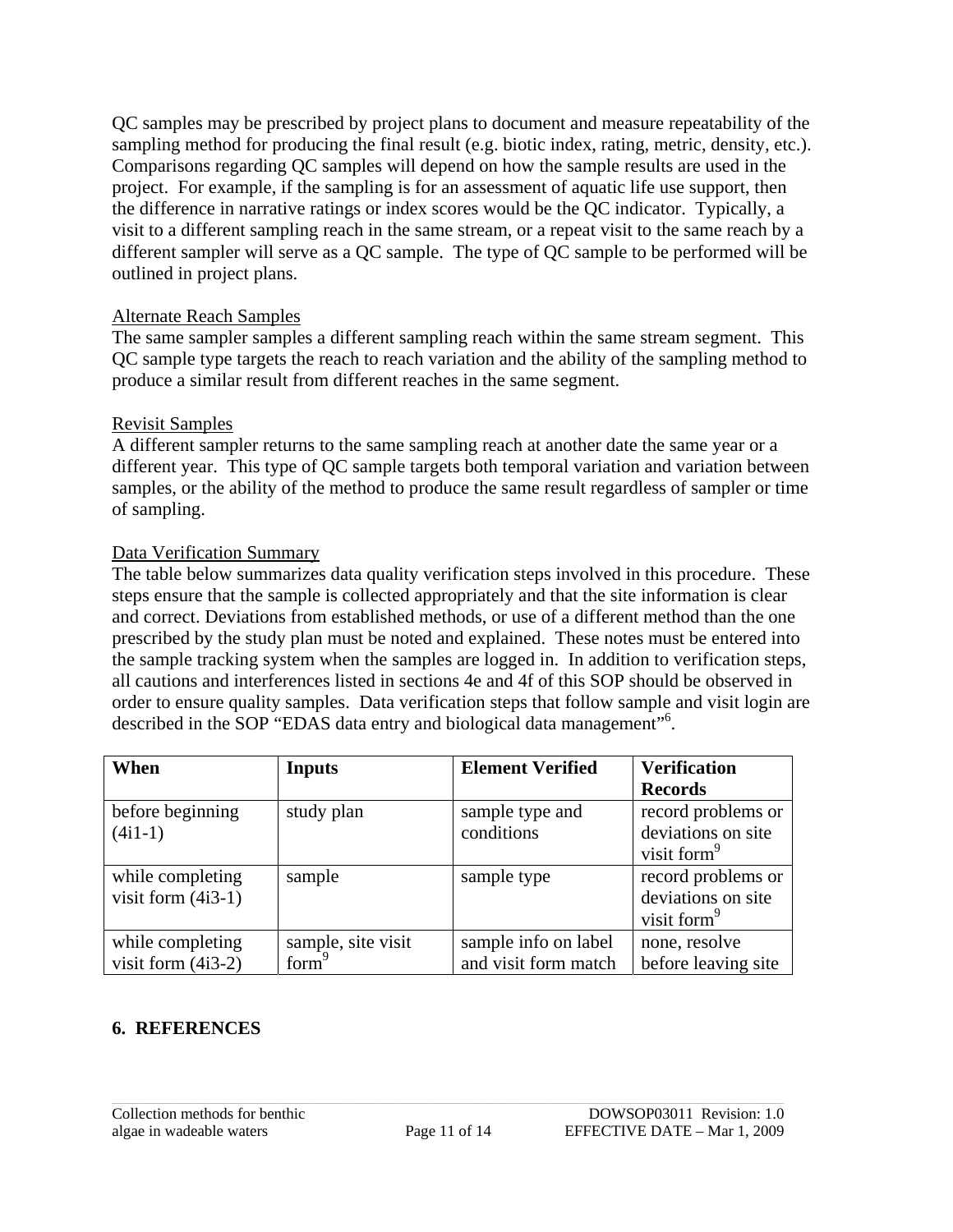<span id="page-11-0"></span>1. Kentucky Division of Water, 2008. Methods for Assessing Biological Integrity of Surface Waters in Kentucky, Revision 3.0. Energy and Environment Cabinet, Department for Environmental Protection, Division of Water. Frankfort, KY.

2. Kentucky Division of Water, 2009. Preparing and processing algae samples for taxonomic analysis of diatoms, Revision 1.0. Energy and Environment Cabinet, Department for Environmental Protection, Division of Water. Frankfort, KY.

3. Kentucky Division of Water, 2009. Diatom sample taxonomic identifications, Revision 1.0. Energy and Environment Cabinet, Department for Environmental Protection, Division of Water. Frankfort, KY.

4. Kentucky Division of Water, 2009. Qualitative field characterization of benthic algae in streams, Revision 1.0. Energy and Environment Cabinet, Department for Environmental Protection, Division of Water. Frankfort, KY.

5. Kentucky Division of Water, 2009. Sampling reach determination, Revision 1.0. Energy and Environment Cabinet, Department for Environmental Protection, Division of Water. Frankfort, KY.

6. Kentucky Division of Water, 2009. EDAS data entry and biological data management, Revision 1.0. Energy and Environment Cabinet, Department for Environmental Protection, Division of Water. Frankfort, KY.

7. Barbour, M.T., J. Gerritsen, B.D. Snyder, and J. B. Stribling. 1999. Rapid bioassessment protocols for use in streams and wadeable rivers: periphyton, benthic macroinvertebrates, and fish, second edition. EPA 841-B-99-002. U.S. Environmental Protection Agency; Office of Water, Washington, D.C.

8. Kentucky Division of Water, 2007. DOW Health and Safety Manual, in draft. Energy and Environment Cabinet, Department for Environmental Protection, Division of Water. Frankfort, KY.

9. Kentucky Division of Water, 2009. Site characterization and habitat assessment in wadeable streams, Revision 1.0. Energy and Environment Cabinet, Department for Environmental Protection, Division of Water. Frankfort, KY.

## **7. ATTACHMENTS/CHECKLISTS AND APPENDICES**

Appendix A: benthic algae field sheet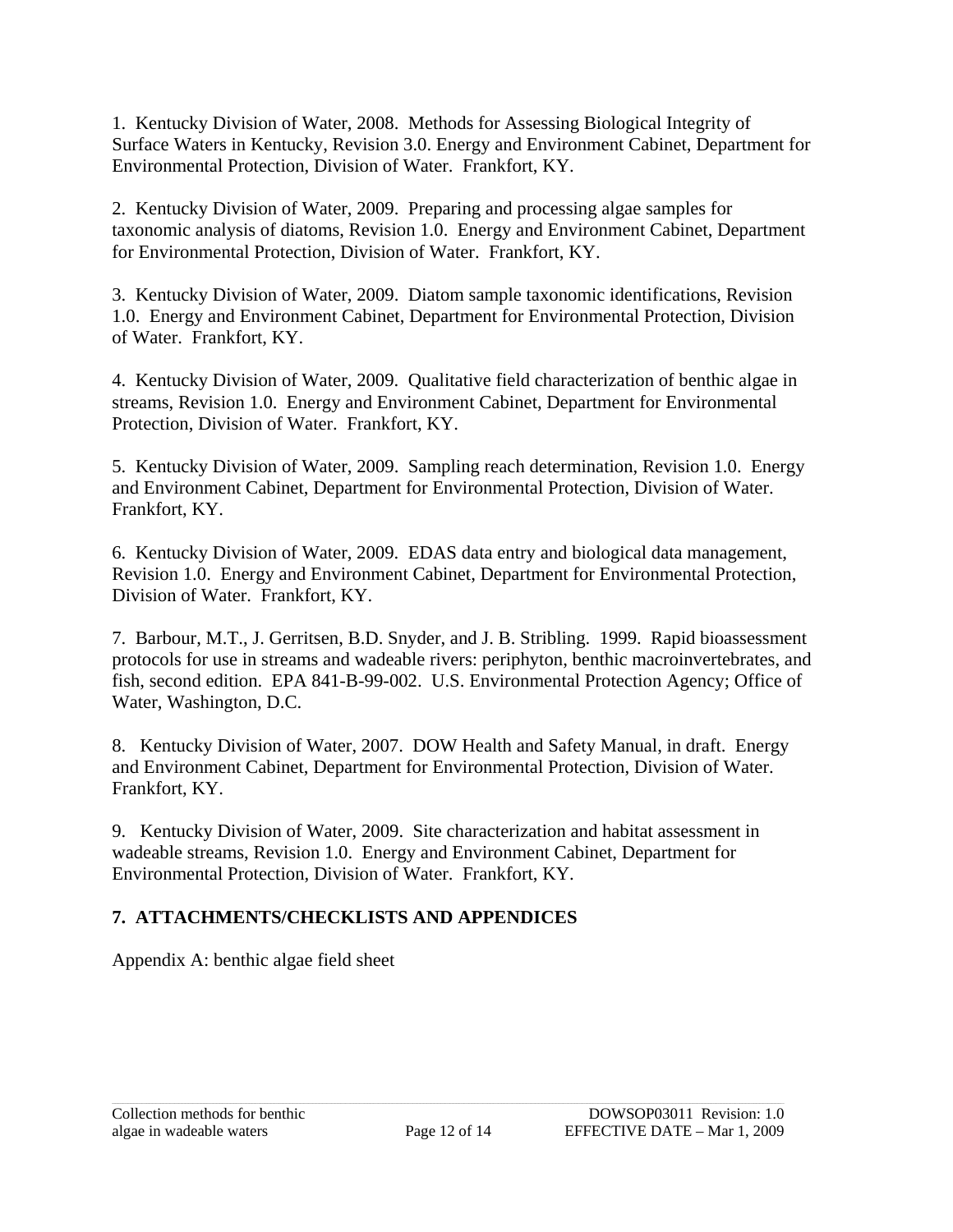## APPENDIX A: BENTHIC ALGAE FIELD SHEET (NEXT PAGE)